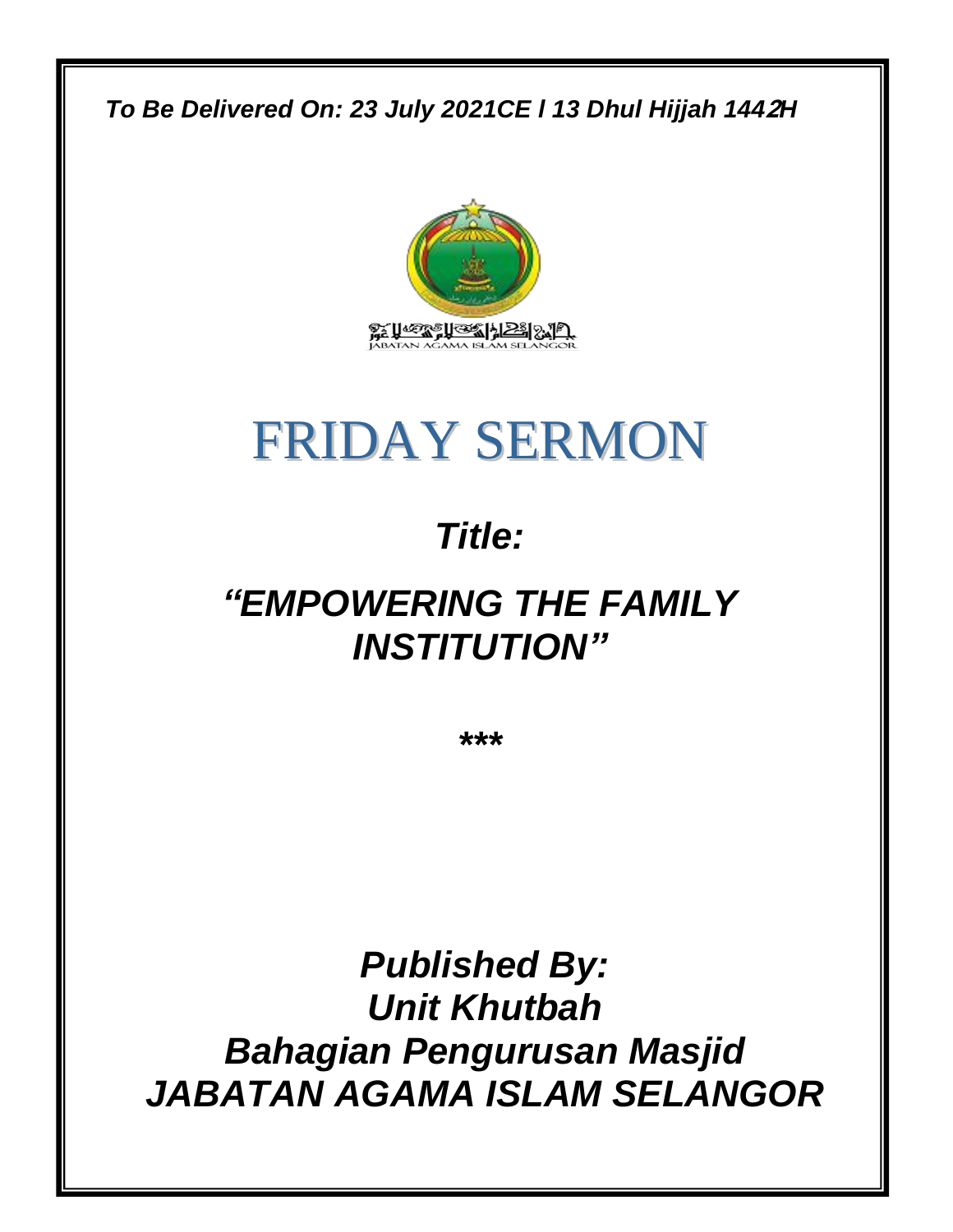## *"EMPOWERING THE FAMILY INSTITUTION"*

 $\frac{1}{2}$ ن<br>ا اَلْحَمْدُ لِلَّهِ الْقَائِل: وَمِنْ ءَايَتِهِۦٓ أَنْ خَلَقَ لَكُم مِّنْ أَنفُسِكُمْ أَزْوَاجَا ُ<br>ُ' ់<br>ត  $\overline{\phantom{a}}$ ֦֧֦֧֦֧֦֧֦֧֦֧֦֧֧֦֧֧֦֧֦֧֦֧֦֧֦֧֦֧֝֝֝֟֓֓֜֓֟֓֜֓֟֓֟֓֓֟֓֟֓֟֓֟֓<br>**֧**  $\overline{\phantom{a}}$  $\frac{1}{2}$ ْ زَوْر  $\ddot{\cdot}$ ِ<br>ج أ  $\frac{1}{2}$ نفُسِكُمْ ر و<br>م ِ<br>ج أ <u>្</u> ِن ں<br>س ڪم مِّ ر ر<br>1 ل  $\ddot{\phantom{0}}$ ق ِ<br>ا  $\uparrow$  $\tilde{\mathbf{z}}$ خ ن <u>ء</u> ِ<br>ج أ ٓ تِهِۦ َٰ ِ اي ्<br>c ء ِمن ؚ<br>ٛ ِ<br>م و وُمِ  $\frac{1}{2}$  $\ddot{\tilde{}}$ ِق ں<br>1 تِ لِـ َٰ ِ .<br>ذَالِكَ لَآلاَيْـ َٰ ِِف ذ ىر<br>پ إِن  $\ddot{\tilde{}}$ ة ر<br>ح ِحۡحَ ِ ر ِ<br>ہ و ֦֓<br>֝֟֝֓֕׆֥  $\frac{1}{2}$ ىر<br>م ڏ ِ<br>م و ىد<br>ح ِ<br>يَنَكُم مَّ ر ؚ<br>ۣ  $\tilde{\cdot}$ ب ِ<br>آ ل ر<br>• بر<br>ج  $\overline{\phantom{a}}$ ج ِ<br>م ا و ِ<br>م ه  $\overline{\phantom{a}}$ .<br>1 إِلَيْهِ ْ ا ر<br>م يَ<sub>شَ</sub>ڭْنُو ُو ر ِت ں<br>1 ل .<br>` ون ر و<br>, ِسَ<br>س ك  $\ddot{\cdot}$ ف  $\ddot{\cdot}$ ت ِرِ يَتَفَكَّرُونَ ۞ لَ ؚ<br>• ر<br>أَشْهَدُ أَنْ لَّا إِلَهَ إِلَّا اللَّهُ وَحْدَهُ لَا شَرِيكَ لَهُ وَأَشْهَدُ أَنَّ مُحَمَّدًا عَبْدُهُ ِ<br>پ  $\frac{1}{2}$  $\frac{1}{2}$ ؚ<br>ۣ<br>ؙ ं<br>न ं<br>∲ ં<br>ત  $\tilde{\cdot}$  $\frac{1}{2}$ ِ<br>الح ፟<br>፞  $\frac{1}{1}$  $\tilde{\cdot}$  $\mathbf{r}$ ِ<br>ٌ ِ<br>ُا ֦֧<sup>֚</sup> ِ<br>م ً<br>ا ั<br>ั ๋<br>ጎ  $\frac{1}{2}$  $\ddot{\phantom{0}}$ ِ<br>ا  $\frac{1}{2}$ ْ  $\ddot{\phantom{0}}$  $\tilde{\cdot}$ ا<br>ا ।<br>∲ <u>ر</u>  $\mathbf{r}$ وَرَسُوْلُهُ. اَللَّهُمَّ صَلِّ وَسَلِّمْ عَلَى سَيِّدِنَا مُحَمَّدٍ وَعَلَى ءَالِهِ وَأَصْحَابِه  $\overline{\phantom{a}}$  $\ddot{\phantom{0}}$  $\tilde{\cdot}$  $\ddot{\cdot}$ ً<br>آ ِّ<br>م  $\tilde{\cdot}$ <u>لم</u> ั<br>ั  $\frac{1}{2}$ ا<br>-<br>• ِّ  $\ddot{\tilde{r}}$ ً<br>آ ِّ<br>م ِّ  $\frac{1}{2}$  $\tilde{\cdot}$ ั้ ر<br>ر<br>ر ہ<br>ا َ ر<br>ر ُ ֦֧֦֧֦֧<u>֦</u> ر<br>ر<br>ر  $\frac{1}{2}$  $\tilde{\cdot}$  $\ddot{\phantom{0}}$ أَجْمَعِيْنَ. ْ  $\frac{1}{\alpha}$  $\frac{1}{2}$ ֦֧֦֧֦֧֦֧֦֧֦֧֦֧֦֧֦֧֦֧֦֧֦֧֦֧<br>**֧** لْمُسْلِمُونَ! اِتَّقُواْ اللَّهَ! أُوْ ِ<br>من ٝ<br>أ **ٍ** ل<br>•<br>•  $\ddot{\phantom{0}}$ ๋<br>Å أَمَّا بَعْدُ، فَيَا اَيُّهَا الْمُسْلِمُونَ! اِتَّقُواْ اللَّهَ! أُوْصِيكُمْ وَإِيَّايَ بِتَقْوَى اللَّهِ ِ<br>پاس<br>مرد ر<br>و<br>•  $\ddot{\phantom{0}}$  $\frac{1}{1}$  $\ddot{\cdot}$ ِ<br>ا ំ<br>•  $\ddot{\cdot}$ ์<br>วั  $\frac{1}{2}$  $\ddot{\phantom{0}}$ ໍ່<br>**ີ**  $\ddot{\phantom{0}}$ **ؚ** َ  $\frac{1}{2}$  $\tilde{\cdot}$ ر<br>مخ .  $\ddot{\phantom{0}}$ ؾڤۏڹؘ  $\frac{1}{2}$ ِ<br>دَر ہ<br>ا فَقَدْ فَازَ الْمُ  $\ddot{\cdot}$  $\ddot{\cdot}$ ْ  $\frac{1}{2}$  $\ddot{\cdot}$ قَالَ اللَّهُ تَعَالَى: يَ ً<br>الم َ  $\ddot{\phantom{0}}$  $\ddot{\mathbf{r}}$ َٰ ي ِرِ اتِهِۦ و  $\ddot{\mathbf{z}}$ ق ت و<br>په ىر<br>بە قٌ  $\overline{\phantom{a}}$ ح ِ<br>آک قُوا أَللَّهَ <u>ہ</u> ور ِ<br>په نُوا اڌّ <u>ہ</u> ُ ِ<br>م ام ر<br>ہ ِ<br>لَّذِينَ ءَ ا الَّذِ ِ<br>م ه و<br>د ءَ<br>ڊ ِ<br>ج أَيُّهَا ٱلَّذِينَ ءَامَنُواْ ٱتَّقُواْ ٱللَّهَ حَقَّ تُقَاتِهِۦ وَلَا تَمُوتُنَّ إِ ِ<br>ا مُوتَنَّ ور و  $\ddot{\cdot}$ تَمُوتُنَّ إِلَّا ر<br>الج  $\ddot{\cdot}$ ر<br>مَّسۡلِمُونَ و نتُم مَّ و<br>به ِ<br>ج أ ِ<br>ہ وَأَنْتُم مُّسۡلِمُونَ ۞ ۚ

### **Dear blessed audience,**

I solemnly remind myself and esteemed audience, let us altogether strive to empower our *taqwa* of Allah *Subhaanahu Wa Ta'aala* with absolute *taqwa* by fulfilling all of His Commands and avoiding all of His prohibitions. May we all attain happiness in this world and the Hereafter.

<sup>&</sup>lt;sup>1</sup> Faatir 35:28.

<sup>2</sup> Aal 'Imraan 3:102.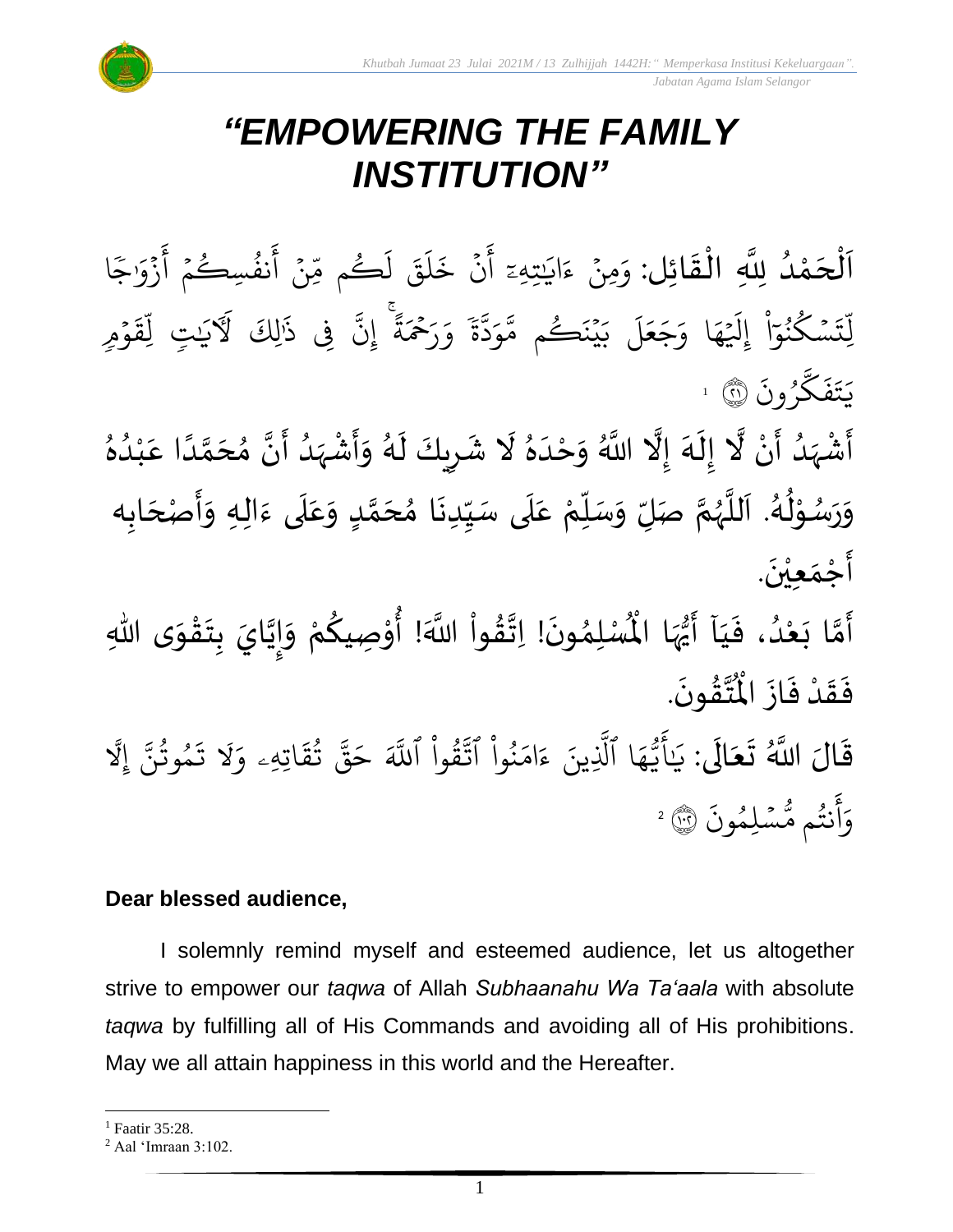

Today I will be discussing upon a *khutbah* titled *"EMPOWERING THE FAMILY INSTITUTION."*

### **Blessed audience,**

The family institution is a vital component in the development process of a society and nation. Without excellent family institution, the building of a nation that is stable and advanced will not be achieved with perfection. Islam holds family institution as an important institution in developing a society of believers and excellence. The objective and vision in empowering family institution can build a nation with peace and prosperity. Hence, every family member must unite and serve as the backbone so that marital happiness can be built and its discord can be avoided.

The Islamic *Sharee'ah* truly emphasize in the matter regarding the formation of a blissful family of believers. This is because, the faithful family serve as the foundation for the birth of a generation that will inherit the excellence of mankind. Rasulullah صلى الله عليه وسلم is the best exemplary in leading the ark of a blissful household. Moreover, Rasulullah صلى الله عليه وسلم regarded himself as the best person towards his family. In a *hadeeth* narrated by ibn 'Abbaas *radiyAllaahu 'anhuma*, the Prophet صلى الله عليه وسلمsaid:

### ِ<br>ع خَيْرُكمُ خَيْرُكمُ لِأَهَلِهِ وَأَنَا خَيرُكمُ لِأَهَلِي  $\frac{1}{2}$ بو<br>♦ ْ ه<br>به  $\ddot{\phantom{0}}$ ُ  $\frac{1}{2}$ ់<br>រ ي  $\ddot{\phantom{0}}$  $\ddot{\phantom{0}}$ ِ<br>ع  $\frac{1}{2}$ ُ<br>ُ◆  $\ddot{\phantom{0}}$ ِ<br>اب  $\frac{1}{2}$  $\tilde{\cdot}$  $\overline{\phantom{a}}$

*"The best of you is the one who is best to his family, and I am the best among you to my family."*

*(ibn Maajah)*

**Blessed Muslims,**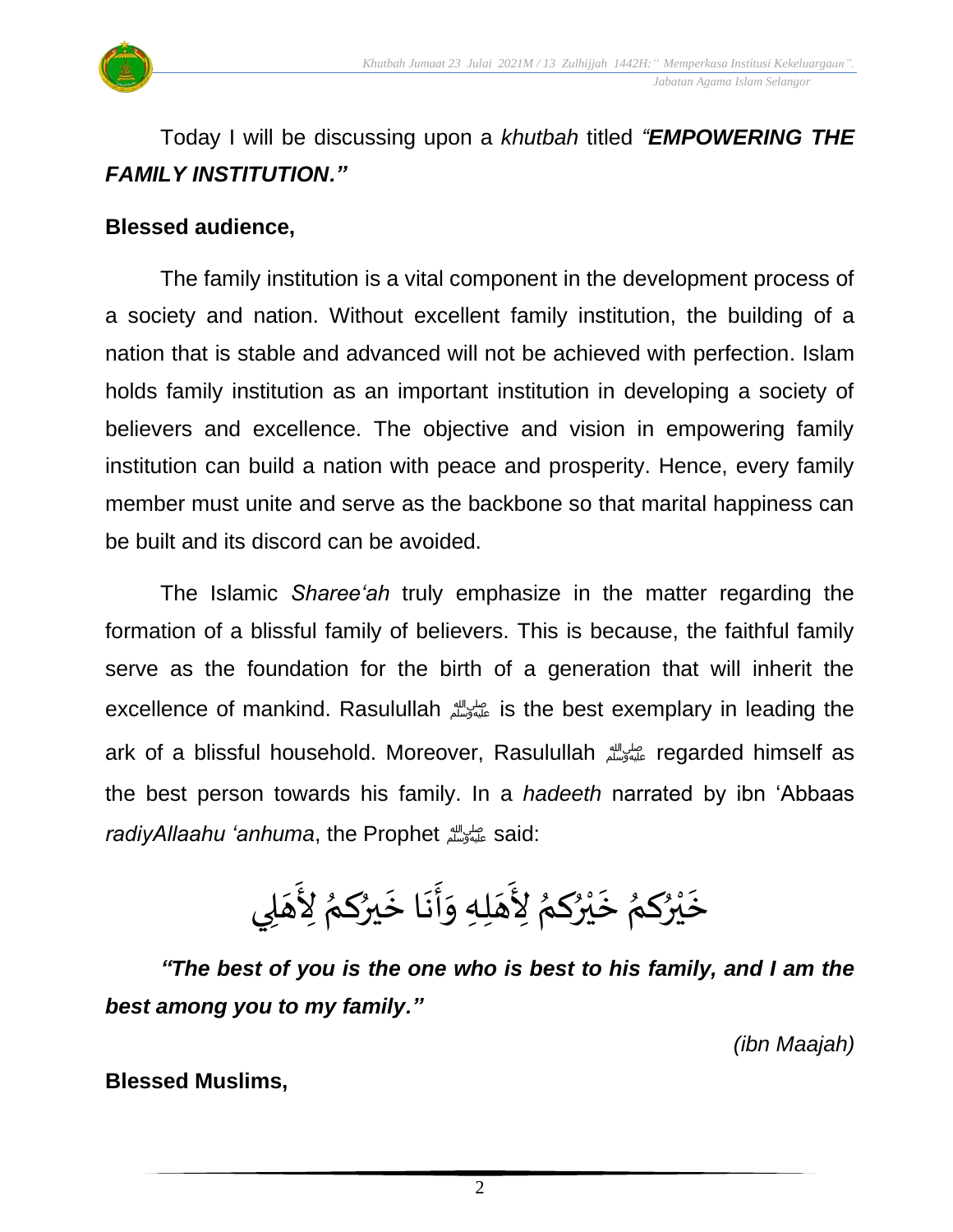

The empowerment of the Islamic family development must serve as the main agenda that is to be conveyed in a just and fair manner to all walks of society. It is a very important mission within the context of building a serene (*sakeenah*) family, especially those facing family crisis. By empowering the family institution, all of the challenges, issues and domestic violence can be curbed and prevented. However, lately we find that the development of the family institution has veered increasingly distant from the values of human life. This can be seen with the cases of domestic violence reported. Every single day we find news report within the social media and newspapers since the beginning of the Movement Control Order (MCO) period. According to statistics, reported cases of domestic violence has increased since the MCO was imposed due to the Covid-19 outbreak. The sharp increase in domestic violence is seen as a matter of great concern. Criminal acts of violence committed within the household is increasing by day and it is a social problem that can lead to cancer within the society if it is not curbed early on.

According to statistics released by the Division of Family Law of JAIS (Selangor Islamic Religious Department), a total of 191 cases of domestic violence were recorded throughout the months of January until May of this year. The urban areas had recorded higher number of cases with 70.7% from the total of 191 cases.

The different forms of violence recorded are physical beating, physical and mental abuse, violent behavior towards the spouse hence becoming hot tempered and failure in controlling emotions. Among the cause stems from excessive alcohol consumption or drug abuse, financial problems, laid off from work, marital infidelity, and having bad *akhlaaq* (character). It is undeniable that some of those cases were affected by the Covid-19 pandemic that is still plaguing the country.

3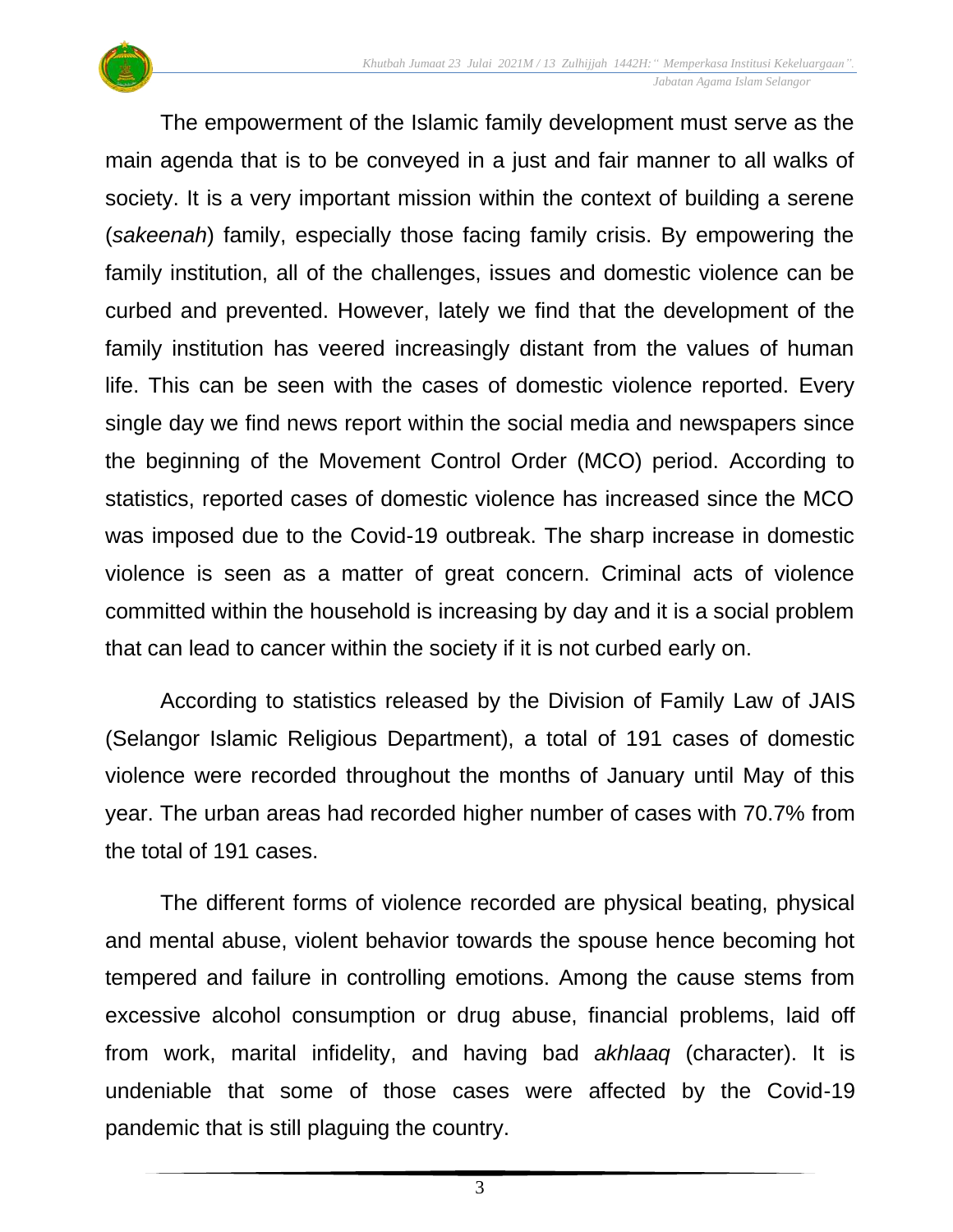

### **Dearest audience,**

Among the offenses that can be convicted upon the spouses according to the Islamic Family Law Enactment (Selangor) 200 are:

- 1. Abandoning the wife completely (Section 127).
- 2. Abusing the wife or husband (Section 128).
- 3. Not exercising appropriate justice to the wife (Section 129).
- 4. Wife that disobeys orders (Section 130).

All of these offenses can be subjected to a RM1000 fine or imprisonment for 6 months, or both.

### **Dear blessed audience,**

Continuous efforts must be undertaken in curbing issues pertaining to domestic violence that plagues the society today. Among the attitudes that can be emphasized in strengthening the family institution is by enhancing the aspect of effective family communication practices with *hikmah* (wisdom) and intelligence, controlling the conversation with gentleness, always remain tolerant, patience in the wake of trials and stress, and prioritizing on respecting one another within the family institution.

Similarly, an aspect that must be greatly emphasized in building a happy family is instilling the noble trait of mutual forgiveness. This virtuous attitude can wipe away any resentment, hence preventing evil perception within the spouses and family members. Do not ever once think bad of others and be easily influenced by gossip and slander that can rupture the family relationship in any way, including the viral effects of the mass media.

In navigating through the realm of marital living, both the husband and wife must know their respective duties and roles. They must have mutual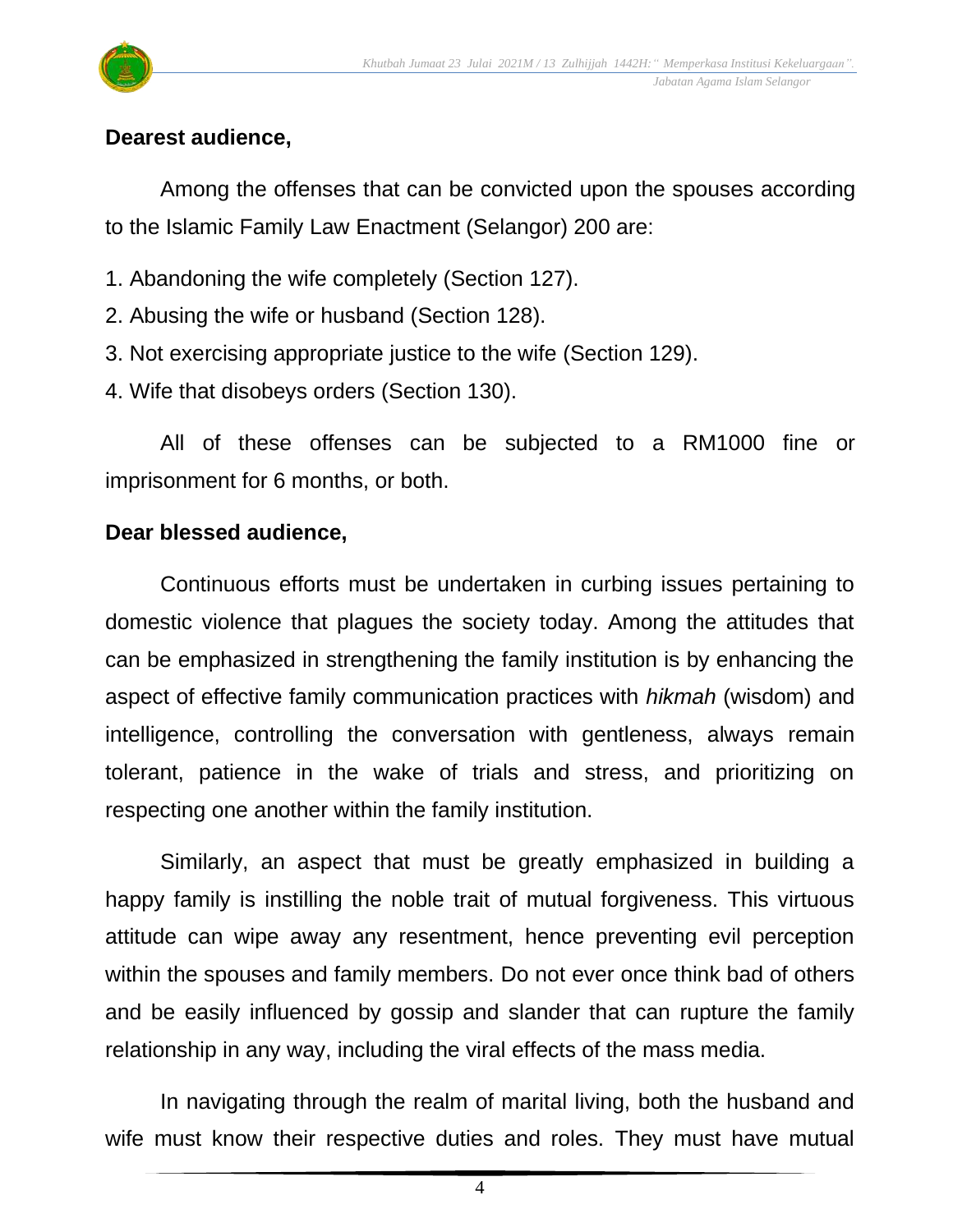

understanding and are supportive of each other for the sake of fostering blissfulness within the household. The need to mutually strengthen their relationship with Allah by safeguarding their obligatory prayers, especially praying in congregation (*jamaa'ah*). Disregarding the command to pray and its obligations upon the children will result in the spirit of happiness and tranquility within the household becoming increasingly distant and narrow. Therefore, let us revive the practice of praying in *jamaa'ah* within the household. It is undeniable that there are many virtues of praying in congregation, whether externally or internally. However, we have failed in establishing the practice of praying in *jamaa'ah* as the main foundation within the household, hence nullifying the efforts in building the family institution unto becoming solidified and united.

### **Dearest Muslims,**

To end the *khutbah* this time, let us altogether derive lessons and reflections as guidance in this life. Among them:

1. The Muslim *ummah* must have certainty that family is a gift from Allah *Subhaanahu Wa Ta'aala* that is priceless upon every individual.

2. Every individual must fulfill his and her *amaanah* (trusts) and responsibilities given in strengthening the family institution.

3. The Muslim *ummah* must duly realize that success and happiness within the family serve as the indicating factor of happiness and harmony within any society.

ُجِيْمِ ْ ِ<br>سَ ِن الر ا  $\frac{1}{2}$ ط ي ْ بر<br>پو لَّهِ مِنَ الشَّ عُوْذُ بِاللَّهِ و<br>ڊ ْ و<br>م ِ<br>ج أ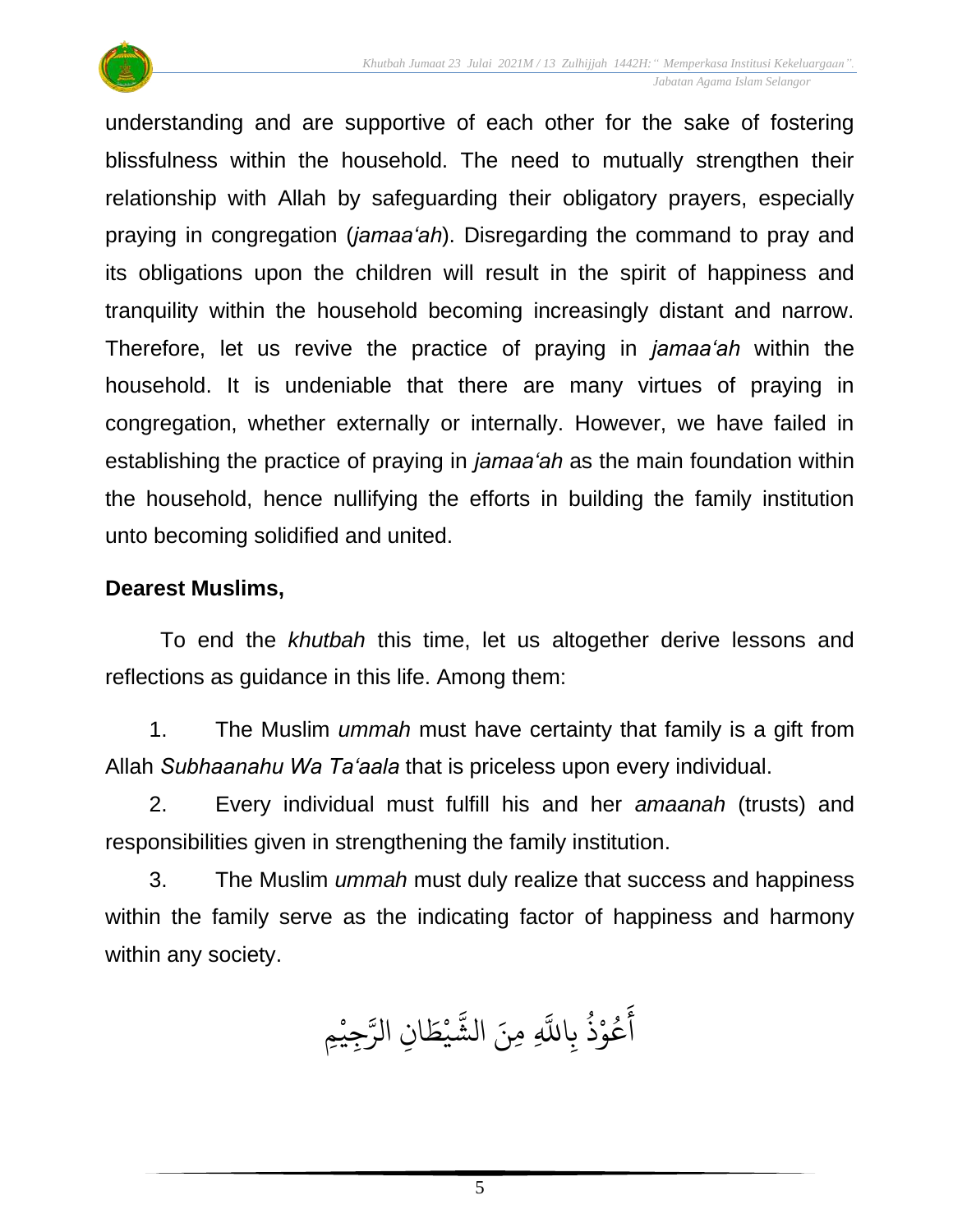

مُرُوفِ و<br>,  $\frac{1}{2}$ ر<br>م بِالْمَ ہ<br>ا .<br>` أمُرُونَ و<br>, و<br>م ہ<br>ء  $\tilde{\cdot}$ مُضٍ <sub>يَ</sub>  $\frac{1}{2}$ ِرِ ء<br>عرب و<br>ء ر<br>آ ا َِلَ و  $\frac{1}{2}$ ِ<br>ج أ  $\ddot{\phantom{0}}$ مُضُهُمْ و و<br>و  $\frac{1}{2}$ ِرِ ب َٰت َ و<br>مو الْمُؤْمِنَٰ ہ<br>ء و ہ<br>ا ِ<br>م و .<br>\* ِالْمُؤْمِنُونَ ُ ہ<br>ء و ہ<br>ا ِ<br>م و ہ<br>آک اللَّهَ .<br>\* يُطِيعُونَ و<br>م و<br>د ِ<br>م و ្ត ة و ે અને પ્રાપ્ય વિક્રમ અને પ્રાપ્ય વિક્રમ અને પ્રાપ્ય વિક્રમ અને પ્રાપ્ય વિક્રમ અને પ્રાપ્ય વિક્રમ અને પ્રાપ્ય વ ر<br>سم  $\mathsf{S}_{\cdot}$ ىر<br>بە ٱلز .<br>` يُؤَثّونَ وړ ہ<br>ء و<br>د  $\frac{1}{\alpha}$ و ្ត ة و َٰ ِ<br>ا  $\uparrow$ ىر<br>م الصَّ .<br>` يْقِيمُونَ و و<br>د  $\frac{1}{\alpha}$ ِ و ر ر<br>م نِ المُنكَ و ہ<br>1 ِ<br>م ع .<br>\* ن و  $\frac{1}{2}$ ِ<br>م ه ن  $\ddot{\cdot}$ ِرِ ر<br>به ِ<br>م و **ّ**ّ ا<br>~ ~<br>و بر<br>مح ِ<br>ا ِسُولُهُ ُو ِرِ .<br><u>ر</u> ِ<br>ہ و وو<br>م كِيمٌ<br>- $\overline{\phantom{a}}$ ح ِهِ زِيزٌ ِ<br>م ع ِ<br>آک اَللَّهَ ِیرَ<br>• إِن ِ<br>يەق<br>الم رَحَمُهُمُ ٱللَّهُ و و ِ<br>يِلِكَ سَـ ِ<br>الم أَوْلَيْكَ سَيَرْحَمُهُمُ اللَّهُ إِنَّ اللَّهَ عَزِيزٌ حَكِيمٌ ۞ ْ بِ و<br>ع

*"The believing men and believing women are allies of one another. They enjoin what is right and forbid what is wrong and establish prayer and give zakaah and obey Allah and His Messenger. Those - Allah will have mercy upon them. Indeed, Allah is Exalted in Might and Wise."*

*(Soorah at-Tawbah 9:71)*

ْ بَارَكَ اللّهُ لِيْ وَلَكُمْ فِي الْقُرْآنِ الْعَظِيْمِ، وَنَفَعَنِيْ وَإِيَّاكُمْ بِمَا َ  $\ddot{\phantom{0}}$  $\ddot{\phantom{0}}$  $\tilde{\cdot}$ ់<br>រ َ ֦֧֦֧֦֦֦֧֦֧֦֧֦֧֦֧֦֧֦֧֦֧֦֧֦֝֝֟֓֓֓֟֓֟֓֓֟֓֟֓֟֓֟֓֟֓֟֓֟֓֟֓֟֓֟֓֟֓֟֓֟֓֕֟֓֕֓֟֓֟֓֟֓֟֓֝֬֟֓֟֓֟֓֝֬֟֓֟֓֟֓֝֟ ْ  $\frac{1}{2}$ ْ ْ <u>ل</u>  $\tilde{\cdot}$  $\frac{1}{2}$ ْ  $\ddot{\phantom{0}}$  $\frac{1}{2}$  $\frac{1}{2}$ ៝<br><del>៹</del> <u>ل</u> ل<br>ا<br>ا  $\frac{1}{2}$  $\tilde{\cdot}$ فيْهِ مِنَ الآيَاتِ وَالنِّكْرِ الْحَكِيْمِ وَتَقَبَّلَ مِنِّيْ وَمِنْكُمْ تِلاَوَتَهُ، إِنَّهُ ់<br>រ  $\overline{\phantom{a}}$ ِّ <u>ر</u> ْ  $\ddot{\cdot}$ َ<br>م ِ<br>پُ  $\ddot{\phantom{0}}$ ំ<br>រ ر<br>م َ<br>پ<br>• ।<br>-<br>-ر<br>گ  $\ddot{\phantom{0}}$  $\ddot{\ }$ ّ<br>م ِ<br>م ْ  $\ddot{\ }$ **ٔ** '<br>∪<br>∙  $\sum$ ن<br>ا  $\frac{1}{2}$  $\ddot{\phantom{0}}$  $\tilde{\cdot}$ . ُ هُوَ السَّمِيْعُ الْعَلِيْمُ ْ َ ْ ُ ٝ<br>ؙ ن<br>س  $\ddot{\ }$  $\frac{1}{2}$ ِ<br>م  $\tilde{\cdot}$ ֦֧֦֧֦֧֦֧֦֧֦֧֦֧֦֧֧֧֧֧֦֧֧֧֝֝֝֟֓֓֟֓֟֓֟֓֟֓֟֓֟֓֟֓֟֓֟֓֟֓֟֓֟֓֟֓֟֓֟֓֟֓֟֓֟֓֟֓֟֓֝֟֓֝֟֓֟֓֝֬֟֓֟֓֝֟֓֟֓֝֟֓֝֟  $\frac{1}{2}$  $\frac{1}{2}$  $\ddot{\cdot}$  $\frac{1}{2}$ ं<br>नृ

ِ أَقُولُ قَوْلِيْ هَذَا وَأَسْتَغْفِرُ اللّٰهَ الْعَظِيْمَ لِيْ وَلَكُمْ وَلِسَاْئِرِ  $\tilde{\cdot}$ ْ  $\tilde{\cdot}$ ْ إ  $\frac{1}{\epsilon}$ ٝ<br>ؙ  $\ddot{\phantom{0}}$ ៝<br>៵ ْ  $\frac{1}{2}$  $\frac{1}{2}$  $\overline{\phantom{a}}$ ْ إ י<br>י ُ ري<br>لْمُسْلِمَاتِ، فَاسْتَغْفِرُوْهُ إِنَّهُ هُوَ الْغَفُوْرُ الرَّحِيْمُ ٝ<br>ؙ ہ<br>م ِ<br>پ ْ **••**<br>•••  $\ddot{\phantom{0}}$ ֚֘<br>֧֧֚֚֚֚֚֚֚֚֚֚֚֚֚֚֚֚֚֚֚֚֝֝֓֓֓֓֟֓֟֓֟֓֟֓֟֓֝֬֝֓֓֝  $\ddot{\ }$  $\frac{1}{2}$ د<br>گر  $\frac{1}{2}$ ।<br>-<br>-ِ<br>پ ֧֧֦֧֦ ِ<br>پ ا<br>،<br>.  $\frac{1}{2}$  $\frac{1}{2}$  $\frac{1}{2}$ رت<br>لْمُسْلِمِيْنَ وَالْمُ  $\ddot{\ }$  $\ddot{\phantom{0}}$ ْ اْل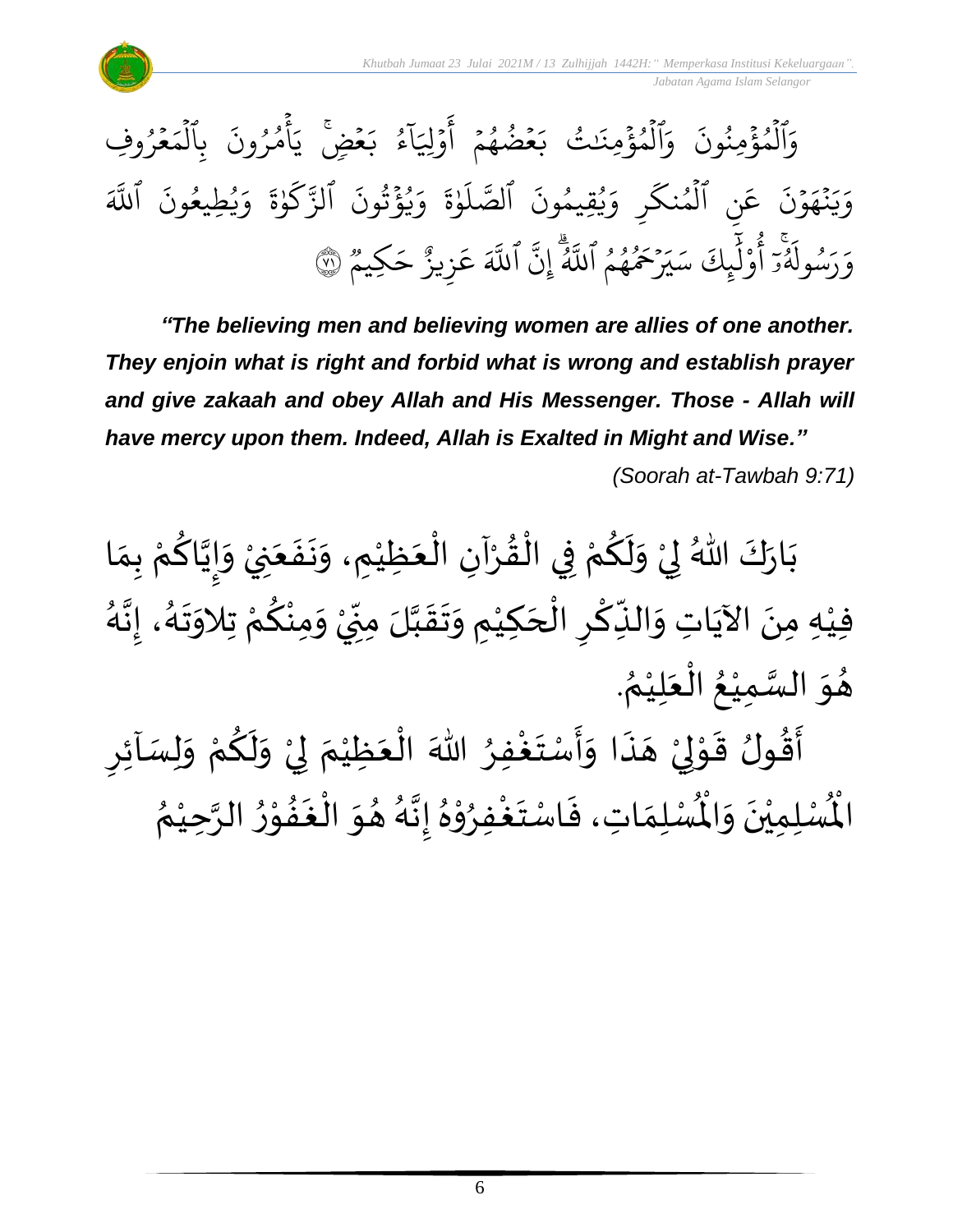

## **THE SECOND** *KHUTBAH*

ِ<br>لِّمُسْلِمِيْنَ، وَرَزَقَنَا مِنَ الطَّيِّبَاتِ  $\frac{1}{1}$  $\frac{1}{2}$  $\frac{1}{2}$ ہ<br>م  $\ddot{\phantom{0}}$  $\ddot{\phantom{0}}$  $\frac{1}{2}$  $\ddot{\phantom{0}}$  $\frac{1}{2}$  $\ddot{\ }$  $\ddot{\phantom{0}}$ ْ اَلْحَمْدُلِلَّهِ الَّذِيْ جَعَلَنَا مِنَ الْمُسْلِمِيْنَ، وَرَزَقَنَا مِنَ الطَّيِّبَاتِ.  $\ddot{\phantom{0}}$  $\ddot{\phantom{0}}$ ِ<br>ا  $\ddot{\phantom{0}}$  $\overline{\phantom{a}}$ ل<br>ا ن<br>• ِ<br>ُ' ់<br>ត  $\overline{\phantom{a}}$ ֦֧֦֧֦֧֝<u>֚</u>  $\overline{\phantom{a}}$ ें<br>र أَشْهَدُ أَنْ لَّا إِلَهَ إِلَّا اللّهُ وَحْدَهُ لاَ شَرِيْكَ لَهُ، وَأَشْهَدُ أَنَّ مُحَمَّدًا ْ  $\ddot{\mathbf{z}}$ <sup>ب</sup><br>ا ر<br>زا ؚ<br>ۣ<br>ؙ  $\sum_{i=1}^{n}$ َ ં<br>ત  $\tilde{\cdot}$ ।<br>-<br>- $\ddot{\phantom{0}}$ ٍ<br>په  $\overline{\phantom{a}}$  $\tilde{\cdot}$ ً<br>ا ี้<br>ส َ  $\frac{1}{2}$ َ ا<br>: ِ<br>ُ  $\frac{1}{2}$ ْ  $\frac{1}{2}$  $\frac{1}{2}$ د<br>گ  $\tilde{\mathbf{r}}$ ّٰ<br>ٰ <u>ر</u> ैं: ِّ  $\overline{r}$ عَبْدُهُ وَرَسُوْلُهُ. اَللَّهُمَّ صَلِّ وَسَلِّمْ وَبَارِكْ عَلَى سَيِّدِنَا مُحَمَّدٍ  $\tilde{\phantom{a}}$ َ ر<br>ر<br>ر ֧֦֝<br>֧֓֕֓֕֓֓֓֓֓֟׆֕ م<br>آ ر<br>پر ء<br>م⊀ י<br>י ر<br>م  $\frac{1}{2}$  $\tilde{\cdot}$ <sub>ይ</sub><br>▲ .<br>د ْ ِ<br>م <u>لم</u> ั<br>ด  $\overline{\phantom{a}}$ ๋<br>ጎ  $\ddot{\phantom{0}}$ ِّ  $\frac{1}{2}$ ے<br>آ  $\frac{1}{2}$ ّ<br>وُ  $\ddot{\phantom{0}}$ ر<br>م ْ وَعَلَى آلِهِ وَصَحْبِهِ وَمَنْ تَبِعَهُمْ بِإِحْسَانٍ إِلَى يَوْمِ الدِّيْنِ. أَمَّا  $\overline{\phantom{a}}$ ์  $\tilde{\cdot}$ ั<br>ว َ ِ ٝ<br>ؙ  $\frac{1}{1}$ **→** י<br>י  $\ddot{\phantom{0}}$  $\ddot{\phantom{0}}$ ل ।<br>-<br>-)<br>=<br>= ْ **ؚ** ْ ر<br>ر<br>ر َ  $\ddot{\phantom{0}}$ ْ ์ $\frac{1}{2}$  $\ddot{\phantom{0}}$ ْ ى ِهللا و ق ت ب ايَ ي إ و م وِصيك ، أ َّللا ََ وا ق ِهللا، ِات اد ِعب ا ي ، ف د ع ب  $\ddot{\ }$ ֦֧֦֧<u>֦</u>  $\frac{1}{2}$ **ؚ** ن<br>•  $\frac{1}{2}$  $\ddot{\ }$ ْ ا<br>م<br>م ُ<br>پیدائشہ ز<br>ا  $\frac{1}{2}$  $\frac{1}{2}$  $\sim$  $\frac{1}{1}$  $\frac{1}{1}$  $\frac{1}{2}$ ُ<br>ُ' ْ  $\ddot{\phantom{0}}$ .  $\ddot{\phantom{0}}$ تقۇنَ י<br>י  $\frac{1}{2}$ ِ<br>ئىق<br>ج  $\frac{1}{\sqrt{2}}$ فَقَدْ فَازَ الْمُ  $\ddot{\phantom{0}}$  $\ddot{\cdot}$ ْ  $\frac{1}{2}$  $\frac{1}{2}$ 

### **Dear blessed audience,**

Once more, I would like to remind all of us to always have the *taqwa* of Allah *Subhaanahu Wa Ta'aala* by guarding ourselves and our families from abominable deeds and disobedience against Allah *Subhaanahu Wa Ta'aala*. At the same time, we will continue to pray so that our country will always remain blessed and protected from all forms of threat, as well as contagions from the Covid-19 pandemic. For that, let us graciously accept the government's recommendation by registering ourselves through the *MySejahtera* application in order to obtain vaccine shots that have been authorized by the Ministry of Health Malaysia.

May we become among the slaves of Allah that are patient while enduring all diseases afflicted, disciplined in adhering to the Standard Operating Procedures (SOP) and the new normal practices in overcoming the Covid-19 pandemic, for the sake of our own safety and the community.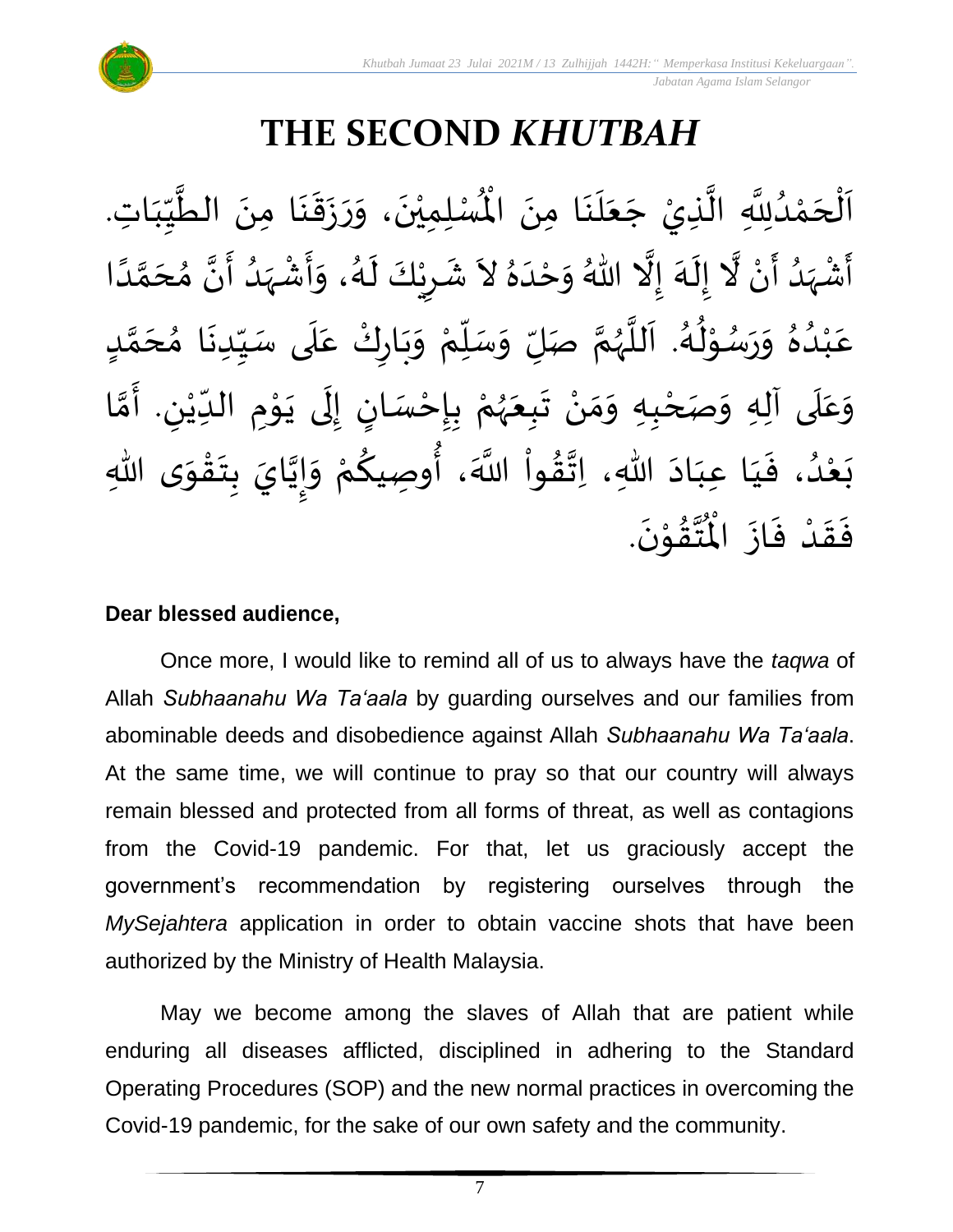

While dealing with this pandemic, let us not take the easiest way out by harming and injuring ourselves. We must be selfless, patient, and strong mentally and physically, built upon solid *imaan*.

Let us altogether increase our *salawaat* upon our beloved Prophet Muhammad  $\equiv$  as Allah has commanded:

ِ<br>م ه و<br>ما يَ<br>ب ِ<br>ع  $\overline{\mathcal{L}}$ َٰ ِ<br>بر سِّي آيا<br>تَّبِي آيا نَ عَلَى ٱلنَّ ون و<br>ا و<br>٩و يُصَلُّ و<br>د و<br>لم  $\ddot{\cdot}$ ت ر<br>م ِك ئ بر<br>ا  $\mu$ ِ<br>م بر<br>م  $\frac{1}{\alpha}$ و ِ<br>آک اللَّهَ ِ<br>په إِنَّ اللَّهَ وَمَلْبِكَتَهُو يُصَلُّونَ عَلَى النَّبِيِّ يَايُّهَا الَّذِينَ ءَامَنُوا صَلُّوا عَلَيْهِ ؚ<br>ۣ ر<br>آ  $\mu$ ِ<br>م ع وا ْ و<br>ا بُواْ صَلَّ ْ ُو ِ<br>م ام ्<br>द ء ِينَ یہ<br>۱ ا الَّذِ ا  $\frac{2}{3}$ ن*َسْ*لِيمَّ  $\ddot{\phantom{0}}$  $\ddot{\cdot}$ ت ْ وا ِم و<br>م ں<br>ا ل ِ<br>س وَسَلِّمُواْ تَسْلِيمًا (َ ُ  $\ddot{\phantom{0}}$ ِ<br>رُسَلِينَ ْ  $\ddot{\hat{}}$ اللَّهُمَّ صَلِّ وَسَلِّمْ عَلَى سَيِّدِنَا وَمَوْلاَنَا مُحَمَّدٍ سَيِّدِ الْمُ ِّ  $\frac{1}{2}$ <u>لم</u> ั<br>ด  $\overline{\phantom{a}}$  $\frac{1}{2}$  $\overline{\phantom{a}}$  $\tilde{\phantom{a}}$ י<br>י  $\frac{1}{2}$  $\ddot{\phantom{0}}$  $\ddot{\phantom{0}}$ ِّ  $\frac{1}{1}$  $\frac{1}{2}$ ៝<br>៖ ِّ  $\frac{1}{2}$  $\ddot{\phantom{0}}$ َ ر<br>ر<br>ر ر<br>ا ़<br>-<br>• وَارْضَ اللَّهُمَّ عَنْ أَصْحَابِهِ وَقَرَابَتِهِ وَأَزْوَاجِهِ وَذُرِّيَّاتِهِ أَجْمَعِيْنَ. ْ  $\frac{1}{2}$ ֦֧֦֧֦֧<u>֦</u> -<br>:<br>: ં<br>ਹ ِّ ِر ء<br>پيد  $\ddot{\ }$  $\frac{1}{2}$ ْ -<br>:<br>:  $\ddot{\ }$  $\overline{\phantom{a}}$  $\frac{1}{2}$  $\frac{1}{2}$ ์ $\overline{\phantom{a}}$  $\overline{\phantom{a}}$ ֝׀<br>ֺ֧֧֪֪֚֝֜֞֓֝֝֝ ْ  $\frac{1}{2}$ ี<br>ั ر<br>ر<br>ر ِ<br>آ  $\frac{1}{2}$ ؙۊؙ۠ڡؚنَاتِ  $\ddot{\phantom{0}}$ ់<br>:  $\frac{1}{\sqrt{2}}$ ُؤْمِنِيْنَ وَالْمُ  $\frac{1}{2}$  $\ddot{\phantom{0}}$ ْ ់<br>:  $\mathbf{r}^{\circ}$ ِ<br>لْمُسْلِمَاتِ وَالْمُ  $\frac{1}{2}$  $\frac{1}{2}$ اَللَّهُمَّ اغْفِرْ لِلْمُسْلِمِيْنَ وَالْمُسْلِمَاتِ وَالْمُؤْمِنِيْنَ وَالْمُؤْمِنَاتِ الْأَخْيَاءِ  $\frac{1}{2}$  $\ddot{\phantom{0}}$ ْ ๋<br>ለ ْ ْ ี<br>จั ر<br>ر<br>ر ہ<br>ا  $\overline{\phantom{a}}$  $\frac{1}{1}$ ْ َ<br>مَ عَ<br>مَ عَ الْأَ ْ مِنْهُمْ وَالأَمْوَاتِ، إِنَّكَ سَمِيْعٌ قَرِيْبٌ مُجِيْبُ الدَّعَوَاتِ وَيَا قَاضِيَ ُ<br>رو<br>مر ْ  $\ddot{\ }$ י<br>י ا<br>ع  $\ddot{\phantom{0}}$  $\frac{1}{2}$  $\ddot{\mathbf{r}}$  $\ddot{\phantom{0}}$  $\tilde{\cdot}$  $\frac{1}{2}$ ِ<br>م ہ<br>1 ُ ់<br>រ  $\frac{1}{\lambda}$ ه<br>**د ا** ي ر ق <u>ر</u>  $\frac{1}{2}$  $\frac{1}{2}$ ءِ<br>، إِنَّكَ سَمِيْعٌ ់<br>រ ्<br>इ ।<br>-<br>-تِهُم رَّ تَبَيَّبُ عَمَّدٍ.<br>الْحَاجَاتِ. اَللَّهُمَّ أَعِزَّ الْإِسْلاَمَ وَالْمُسْلِمِيْنَ، وَأَ  $\overline{\phantom{a}}$ ۔<br>ا ر<br>ب  $\tilde{\cdot}$  $\ddot{\phantom{0}}$ ْ ِ<br>اَللَّهُمَّ أَعِزَّ الْإِسْلاَمَ وَالْمُسْلِمِيْنَ، وَأَهْلِكِ الْكَفَرَةَ  $\ddot{\ }$ .<br>د ्<br>र .<br>ا  $\frac{1}{2}$ ا<br>با ั้ ر<br>ر<br>ر ر<br>ق ا<br>أ  $\mathbf{I}^*$  $\frac{1}{2}$  $\ddot{\phantom{0}}$ َ ْ י<br>**י** ُشْرِكِيْنَ وَدَمِّرْ اَعْدَاءَكَ اَعْدَاءَ اللِّيْنِ. وَانْصُرْنَا ر<br>.<br>. ْ  $\frac{1}{2}$ ْ  $\tilde{\cdot}$ ِ ْ ِّ  $\frac{1}{2}$ ا<br>ا<br>ا .<br>م  $\frac{1}{2}$ ً<br>وُ  $\frac{1}{2}$  $\frac{1}{1}$ ر<br>م  $\overline{\phantom{a}}$ ֦֧֦֧֦֧<br>֧  $\frac{1}{2}$  $\sim$  $\tilde{\cdot}$ ر<br>•<br>• ْ <u>ر</u> ْ  $\ddot{\text{h}}$ ُبْتَدِعَةً وَالْمُ  $\frac{1}{2}$  $\ddot{\cdot}$ ِ<br>م  $\frac{1}{2}$ ْ<br>ْ  $\ddot{\text{h}}$ اْل و  $\frac{1}{2}$ .  $\frac{1}{2}$ عَلَى الْقَوْمِ الْكَافِرِيْنَ ْ <u>ر</u> .<br>م ֝֝֝֝֝֝֝֝֝<br>֝**֝ →** י<br>י ا<br>المحمد<br>الجوا ّٰ<br>ا  $\frac{1}{1}$ ِ<br>م ِ<br>نَسْـأَلُكَ ُ<br>ا  $\frac{1}{2}$  $\ddot{\phantom{0}}$  $\tilde{\cdot}$ ِ<br>اَللَّهُمَّ إِنَّا نَسْأَلُكَ وَنَتَوَسَّلُ إِلَيْكَ بِنَبِيِّكَ الأَمِيْنِ، وَا ْ َ<br>ج ِّ  $\ddot{\phantom{0}}$ ់<br>រ  $\tilde{\mathbf{r}}$ ن<br>سا<br>سا  $\ddot{\ }$  $\ddot{\phantom{0}}$  $\ddot{\phantom{0}}$  $\tilde{\cdot}$ ُ<br>پار ً<br>با<br>:  $\ddot{\phantom{0}}$  $\frac{1}{2}$ ี<br>จ ر<br>ر<br>ر ہ<br>ا  $\overline{\phantom{a}}$ 

 $\frac{1}{2}$  $\frac{1}{2}$ **ر**<br>-।<br>-<br>-।<br>-<br>- $\ddot{\phantom{0}}$ .<br>بِأَسْمَاَئِكَ الْحُسْنَى، وَصِفَاتِكَ الْعُظُمَى، أَنْ تَحْفَظَ بِعَيْنِ ر<br>م ֦֧֦֧֦֦֧֦֧֦֧֦֧֦֧֦֧֦֧֝֝֟֓֓֝֟֓֓<br>**֧**  $\frac{1}{2}$ ֦֧֧֧֦֧֧֧֦֧֧֪֪֦֧֦֚֚֬֝֟֟֟֟֟֟֟֓֕֝֟֓֕֓֕֓֕֝֟֓֕֝֬֟֓֕֝֟֓֕֝֟֓֝֟֓֝֟֓֟֓֝֟֓֝֟֓֝֬֟֓֟֓֝֬֝֟֟֓֝֬֟ <u>ر</u><br>-ْ ي  $\ddot{\bullet}$ ر<br>م  $\ddot{\cdot}$  $\frac{1}{2}$ ْ  $\sum_{i=1}^{n}$  $\frac{1}{\epsilon}$ ر<br>م }<br>• ֦֧֦֧֦֧֦֧֦֧֦֧֦֧֧֝֝֟֓֓֟֓֟֓֟֓֟֓֟֓֟֓֟֓֟֓֟֓֟֓֟֓֟֓֟֓֟֓֟֓֟֓֝֟֓<br>֩֩**֓**֧֧֧֧֓֡֘֩֩֓֓֓֟֓֝֟֬֩֓  $\ddot{\cdot}$  $\tilde{\cdot}$  $\ddot{\cdot}$ ِ<br>عِنَايَتِكَ الرَّبَّانِيَّةِ، وَبِحِفْظِ وِقَايَتِكَ الصَّمَدَانِيَّةِ، جَلاَلَةَ مَلِكِنَا ِ<br>اَلْجَ  $\sim$ َ  $\frac{1}{1}$  $\frac{1}{2}$ ر<br>ر<br>ر  $\ddot{\phantom{0}}$ ا<br>پيد ້<br>:  $\frac{1}{2}$  $\tilde{\cdot}$ ن<br>ا ہ<br>مہ ہ<br>پ  $\ddot{\phantom{0}}$  $\ddot{\phantom{0}}$  $\ddot{\phantom{0}}$  $\frac{1}{2}$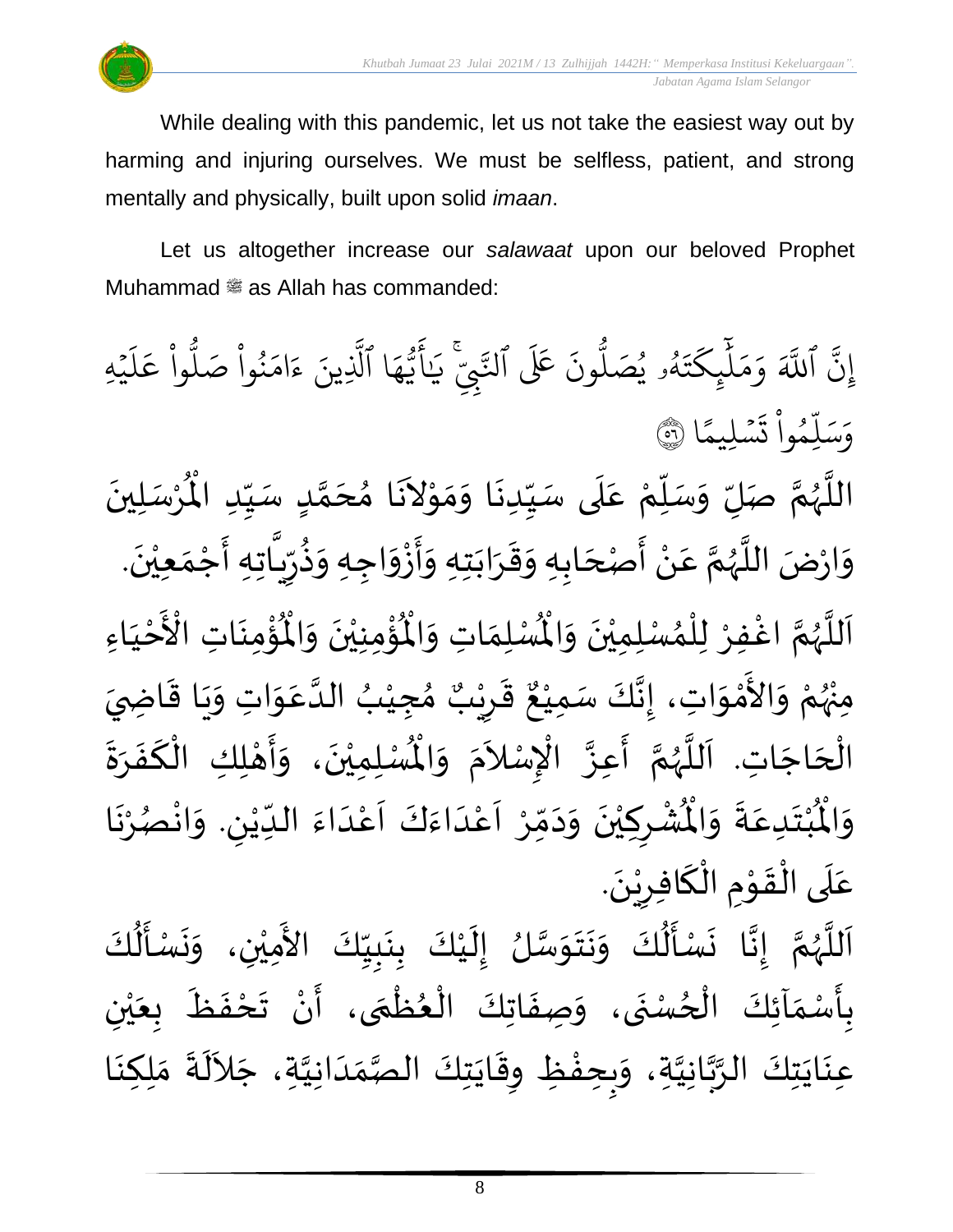

ْعَظَّمِ، سُلْطَان سلاڠُور، سُلْطَان شَرَفُ الدِّين ادريس شاه  $\frac{1}{1}$ ُ  $\frac{1}{2}$  $\ddot{\phantom{0}}$ ់<br>**រ** ُ<br>ُ )<br>ፌ  $\ddot{\phantom{0}}$ ؗ<br>ا ُ<br>ُ ِ<br>پا  $\frac{1}{2}$  $\mathbf{r}^{\circ}$ اْل الحاج ابن المرحوم سُلْطَان صَلاَحُ الدِّين عبد العزيز شاه ا<br>ا <sup>}</sup> ।<br>र ا<br>أح ا<br>ا ر<br>م  $\ddot{\cdot}$ الحاج. اَللَّهُمَّ أَدِمِ الْعَوْنَ وَالْبِدَايَةَ وَالتَّوْفِيْقَ، وَالصِّحَّةَ **ี**<br>ร  $\tilde{\cdot}$  $\ddot{\phantom{0}}$ ْ י<br>י  $\frac{1}{2}$  $\tilde{\cdot}$  $\ddot{\cdot}$  $\ddot{\phantom{0}}$ ا<br>ا ِ<br>ا  $\tilde{\cdot}$  $\ddot{\phantom{0}}$ ֧֦֘  $\ddot{\phantom{0}}$ ْ ।<br>∕ ا<br>با ี<br>จ ر<br>ر<br>ر َ<br>أنا َ<br>آ ى<br>وَالسَّلامَةَ مِنْكَ، لِوَلِيِّ عَهْدِ سلاغُور، تعْكو أَمِير شَاه اِبْنِ ْ ្រ َ ر<br>پیدائشہ ٝ<br>ۣ<br>ؙ ِ<br>م ِّ ا<br>بر<br>: إ م<br>م ْ  $\ddot{\cdot}$  $\frac{1}{2}$ ن<br>سا<br>سا  $\frac{1}{2}$ ।<br>इ السُّلْطَان شَرَفُ الدِّين ادريس شاه الحاج، فِيْ أَمْنٍ وَصَلاَحٍ َ  $\tilde{\cdot}$ <u>رِ</u> י<br>י  $\ddot{\cdot}$ ֦֧֦֧֦֧֝<u>֦</u> ۔<br>' ُ  $\frac{1}{2}$ ⊺<br>⊱ ْ  $\frac{3}{2}$ َ وَعَافِيَةٍ بِمَنَّكَ وَكَرَمِكَ يَا ذَاالْجَلالِ وَالإِكْرَامِ. اَللَّهُمَّ أَطِلُ  $\tilde{\cdot}$ ِّ  $\frac{1}{2}$  $\frac{1}{2}$  $\frac{1}{2}$  $\frac{1}{1}$ ِ<br>م  $\tilde{\cdot}$ ا<br>:<br>: ี<br>ั .<br>پر<br>پر ب<br>آن<br>ا  $\overline{\phantom{a}}$ ।<br>।<br>। ا<br>د  $\ddot{\ }$  $\overline{\phantom{a}}$ ֦֧֦֧֦֧֦֧֦֧֦֧֧֝֝֜֓֓<u>֚</u>  $\ddot{\cdot}$  $\frac{1}{2}$ ້<br>: غ ِّبِ  $\frac{1}{2}$ بلّ  $\ddot{\ }$ عُمْرَهُمَا مُصْلِحَيْنِ لِلْمُوَظَّفِيْنَ وَالرَّعِيَّةِ وَالْبِلاَدِ، وَ  $\sim$ ֦֧֦֧֦֧֦֧֦֧֝<u>֦֖֚</u> م<br>م َ ہ<br>د ์ $\frac{1}{2}$  $\ddot{\phantom{0}}$ ْ ِ<br>پا  $\ddot{\ }$ ๋<br>ጎ ؗ<br>ا ់<br>រ ي  $\overline{\phantom{a}}$  $\frac{1}{2}$  $\frac{1}{2}$ ر<br>پر ់<br>។ ر<br>م مَقَاصِدَهُمَا لِطَرِيقِ الْهُدَى وَالرَّشَادِ. '<br>-<br>\*  $\tilde{\cdot}$  $\frac{1}{1}$ ر<br>ر<br>ر ֧֦֧֦ ة<br>و <u>ر</u>  $\tilde{\cdot}$  $\frac{1}{2}$  $\frac{1}{2}$  $\frac{1}{1}$  $\frac{1}{2}$  $\frac{1}{2}$ 

O Allah, You are the Lord that is All Mighty, we are grateful to You for having bestowed upon us *rahmah* and blessings upon this state that continues to prosper and progress, and that its residents remain united, under the auspices and leadership of our Ruler as the Head of Islamic affairs in this state.

O Allah, make us among Your slaves whom are always exalting Your Word and Religion. Keep us away from groups and those that like to criticize, curse, and insult Your Religion.

O Allah, grant us guidance in performing the five obligatory prayers in congregation, fulfilling *zakaat* through Selangor *Zakaat* Board (LZS), and give away our wealth and endowment (*waqf*) through *Perbadanan Wakaf Selangor* (Selangor Endowment Corporation) and *Tabung Infak Jariah Umat Islam Selangor* (TIJARI, Selangor Continuous Charity for Muslims Fund), and to the orphans through Darul Ehsan Islamic Foundation (YIDE).

9